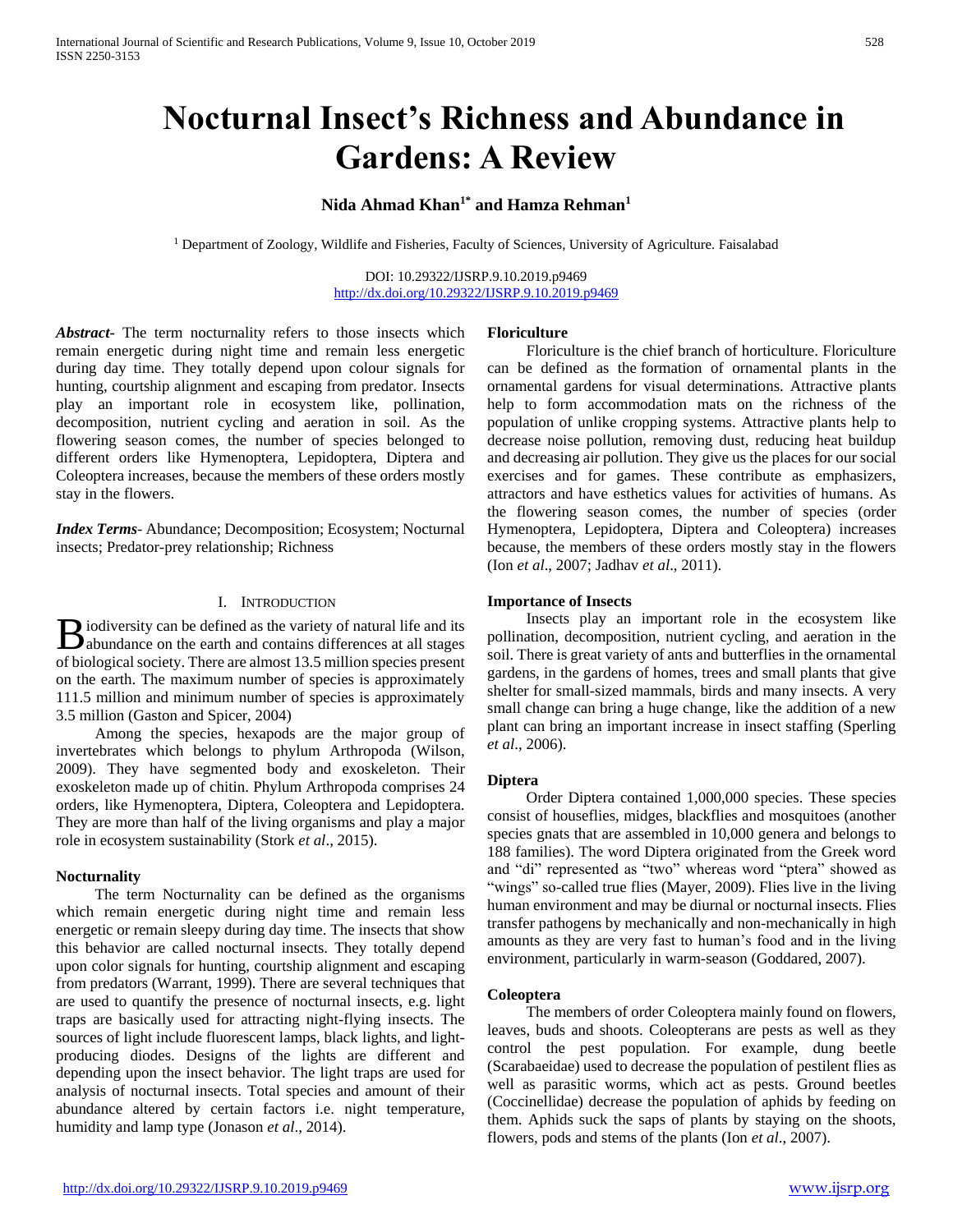#### II. URBANIZATION

 Most of humans live in urban areas and increasing urbanization which affected biodiversity on a large scale. Cities give diverse environments to biodiversity, with several connections between humans and nature. As urbanization increases, the green land decreases and in result of it, biodiversity affected. Insects are key pointers that allow the checking of the influence of urbanization on biodiversity, responding sympathetically to changes in the range and quality of habitat and to change administration practices related to urbanization. Urbanization fundamentally changes land sides, habitat building and ecological functions (Sochat *et al*., 2006; Fateh *et al*., 2005).

# III. LIGHT TRAP

 Light is the natural manager that helps to make things visible. Artificial lights charm the insects (Land and Nilsson, 2002). The reactions of insects towards light depend upon certain factors like time of contact, color of the light, wavelength combination, direction of light, light intensity and the contrast of light intensity (Coombe, 1981). Artificial light is important feature that helps to find nocturnal insects (Holker *et al*., 2010). Several nocturnal species fascinated towards artificial light, these species included grasshoppers, moths, beetles and stinkbugs (Cowan and Gries, 2009). The yellow-colored light is also used to attract the insects of orders Coleoptera, Diptera and Lepidoptera (Ashfaq *et al*., 2005). Some pests of crops attract to yellow colored light, examples of these insects are planthoppers, leafhoppers, aphids, whiteflies, thrips and leaf miner flies (Esker *et al*., 2004).

A huge variety of nocturnal insects that lives in the gardens are caught by the predators in the presence of artificial light. The wavelengths of un-polarized light which are emitted by the highintensity lights can attract insects directly. It is believed that this attraction is the maladaptive significance and inborn tendency of insects to steer by using the light of moon. Many nocturnal lights are present on roadsides. The degree of polarization of artificial light becomes 60% higher than the Brewster angle (Frank *et al*., 1988; Gaston et *al*., 2013; Eisenbeis *et al.,* 2001).

Artificial lights delay with an insect's ability to perceive the moonlight. They appear optimistic and discharge their light in several directions. When insects come close to artificial bulbs, then they start to navigate through artificial light. Light of bulbs discharge in all directions, so the insect could not use the light as a source of contrast angle. The luminous light of bulbs attract the greatest number of insects, the bulbs that attract the highest numbers of insects are halogens globes and cool colored LED's, warm LED bulb (Bowden, 1981). A decrease in insect capturing comes by bright moonlight with light traps. This effect credited for direct competition from artificial light to moonlight (Hosking, 1979; Bishop *et al*., 2000; Lang *et al*., 2006). It is unidentified, whether attraction by light traps are appropriate or not for insect sampling method in urban areas because competitions exist with many non-natural lights.

# IV. DISCUSSION

 A total of 160 trees from 25 species as well as 117 species of herbs and shrubs were encountered in 50 households of the sampled area. We encountered an average of 5 tree species per garden, and about 90% of the houses sampled had less than five tree species.





 The most common trees found in more than 30 percent of the home gardens are *Mangifera indica* (mango), *Polyalthia longifolia* and *Cocos nucifera* (coconut). The most common shrubs found in more than 30 percent of the home gardens are *Rosa* spp., *Bergera koenigii*, *Codiaeum variegatum*, *Jasminum*  spp., *Chrysalidocarpus lutescens, Hibiscus rosasinensis* and *Ocimum tenuiflorum* (Fig. 1).

 Total 2,185 insects from 10 orders were recorded and of those 1,072 insects belonging to eight orders. Coleoptera, Dermaptera, Diptera, Hemiptera, Hymenoptera, Lepidoptera, Neuroptera and Orthoptera were captured using the light traps, while 1,173 insects belonging to nine orders i.e. Blattodea, Coleoptera, Dermaptera, Diptera, Hemiptera, Hymenoptera, Isopoda, Neuroptera and Orthoptera were captured through pitfall traps. Insects belonging to order Lepidoptera were only encountered in light traps, while insects belonging to the orders, Blattodea and Isopoda were encountered solely in pitfall traps (Table 1).

| Table 1: Insects belonging to different orders encountered in<br>pitfall traps across 50 domestic gardens |  |  |  |  |
|-----------------------------------------------------------------------------------------------------------|--|--|--|--|
| <b>Pitfall Traps</b>                                                                                      |  |  |  |  |
|                                                                                                           |  |  |  |  |

| гциан тгару      |                |                |             |
|------------------|----------------|----------------|-------------|
| Order            | <b>Minimum</b> | <b>Maximum</b> | of<br>No.   |
|                  |                |                | individuals |
| <b>Blattodea</b> |                | 3              | 28          |
| Coleoptera       |                | 21             | 152         |
| Dermaptera       |                | 9              | 28          |
| Diptera          | 2              | 9              | 23          |
| Hemiptera        |                | 9              | 146         |
| Hymenoptera      | $\mathfrak{D}$ | 68             | 659         |
| Isopoda          |                | 9              | 39          |
| Neuroptera       | 2              | 6              | 27          |
| Orthoptera       |                | 3              |             |

 Four orders i.e. beetles (Coleoptera), flies (Diptera), bugs (Hemiptera) and ants (Hymenoptera) were widespread and abundant, collectively providing over 87.13% of total captures in pitfall and light traps. Hymenoptera was the most common order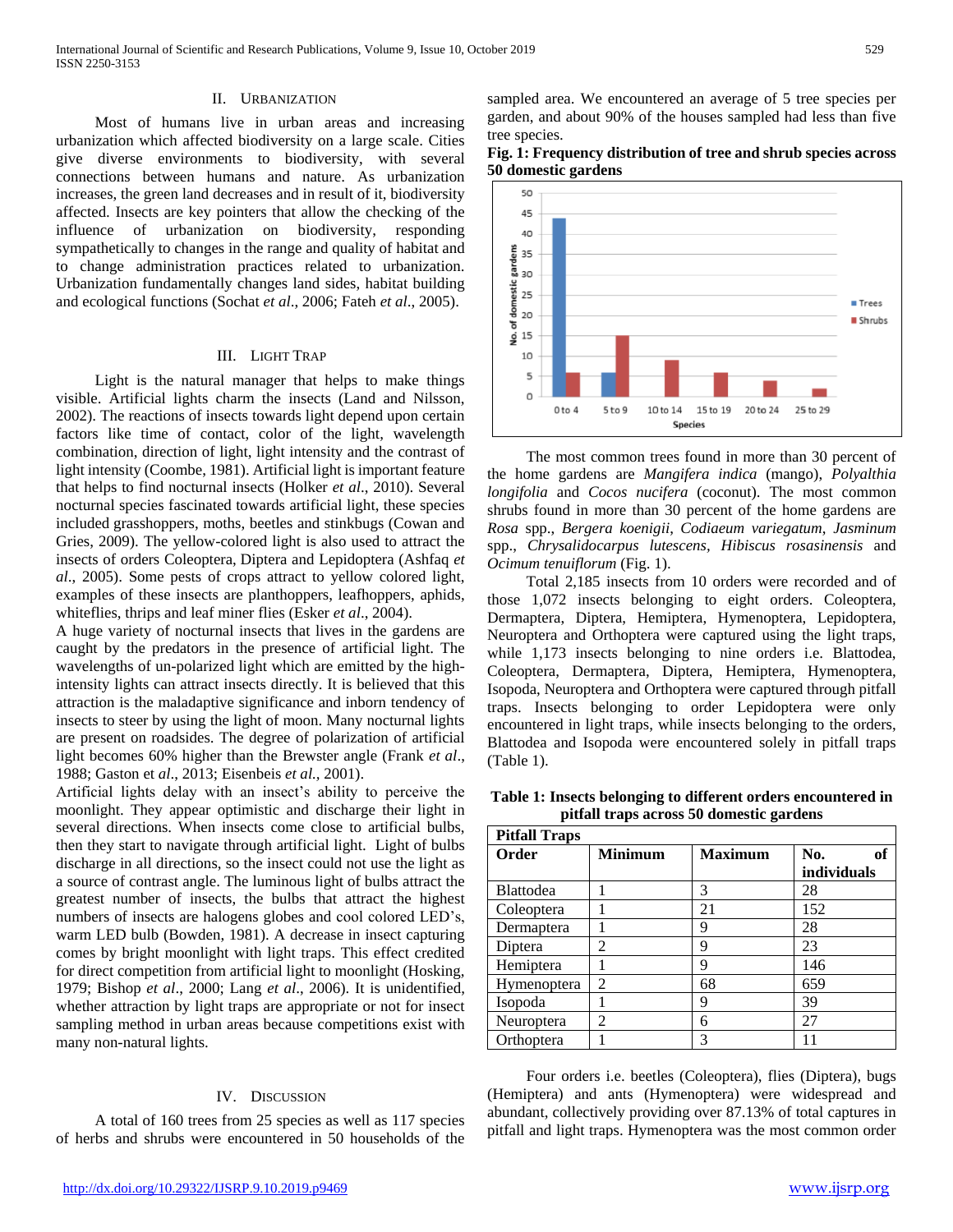encountered in the sampled gardens ( $n = 50$ , light trap = 98%, pitfall trap = 100%) followed by Hemiptera ( $n = 50$ , light trap = 52%, pitfall trap = 78%) and Coleoptera ( $n = 50$ , light trap = 46%, pitfall trap  $= 64\%$ ). The garden with the greatest number of insects was located at the periphery of the city, with 120 insects belonging

| <b>Light Traps</b> |                |                |                          |  |
|--------------------|----------------|----------------|--------------------------|--|
| <b>Order</b>       | <b>Minimum</b> | <b>Maximum</b> | No.<br>of<br>individuals |  |
| Coleoptera         |                | 10             | 69                       |  |
| Dermaptera         |                | 4              | 33                       |  |
| Diptera            |                | 9              | 89                       |  |
| Hemiptera          |                | 11             | 103                      |  |
| Homoptera          | 4              | 11             | 36                       |  |
| Hymenoptera        | 3              | 65             | 663                      |  |
| Lepidoptera        |                |                | 46                       |  |
| Neuroptera         |                | 4              | 13                       |  |

to five orders, while the garden with the least insect order richness had a recorded 12 individuals of five orders, closer to the city center (Table 2) (Jaganmohan *et al.,* 2013).

# **Table 2: Insects belonging to different orders encountered in light traps across 50 domestic gardens**

 Throughout the study, the nocturnal fauna was recorded. It included the nocturnal visitors of *A. triphylla* flowers were predominantly settling moths (mainly Noctuidae, Crambidae and Pyralidae), and only one visit by Geometridae was recorded. These moths visited *A. triphylla* flowers most frequently 1 to 2 hours after sunset and their foraging behavior varied among taxa. Other nocturnal visitors were hoverflies, non-syrphid Diptera, hawkmoths and earwigs. All the hawkmoths observed visiting during the night were day-flying species (*Macroglossum* spp*. and Neogurelca* spp.), which visited *A. triphylla* flowers during early dusk or early dawn. They continued to flap their wings while feeding and frequently flew between flowers or plants. Pyralid and crambid moths crawled into corolla tubes without flapping their wings and probed nectar. Their foraging movements between flowers or plants were less frequent than those of noctuid moths. Visits from earwigs were omitted from analyses (Funamotol and Ohashi, 2017).

 Gang and Chun-Sen (2012) resulted that 102 most common insect species were caught by the traps and they were identified as pests and beneficial insects. The pests were mainly Lepidoptera (3453 individuals belong to 55 species), Coleoptera (11752 individuals belong to 22 species) and the beneficial principally predatory insects (1503 individuals belong to 6 species). Thus, in the light trap catches, coleopteran and lepidopteran pests were the most abundant pests, predatory insects and prey the most abundant natural enemies (Fig. 2).

**Fig. 2: The proportions of coleopteran, lepidopteran and other pests and Coccinellid, Chrysopid and other predators in the total catches of pests and predators, respectively, caught by light traps at Changping (a) Haidian (b) Zijiao (c) Data** 



**consists of the total numbers caught on 108 nights over the period 2003 to 2005.**

The 10 most abundant coleopteran pests and 12 most abundant lepidopteran pests in the light trap catches were selected. Similarly, five predatory species i.e. two Coccinellids and three Chrysopids were the most abundant insects in the catches. Hourly percentages of all the species of Coleoptera trapped was greatest in the first two hours, ranging between 50-80%, and then the percentage trapped each hour decreased dramatically after 10 pm. In contrast, hourly percentages of most of the species of Lepidoptera trapped were < 20% before 02:00 and then increased to 20-40% in the last two hours (02:00–04:00). For *Macdunnoughia crassisigna* and *Hyphantria cunea*, the peaks in the percentages trapped occurred between 01:00 and 03:00. Hourly percentages of predatory insects trapped remained relatively constant throughout the night (Fig. 3).

**Fig. 3.3: The relationships between the cumulative % of Coleoptera pests (a) Lepidoptera pests (b) predatory insects (c) trapped and time in hours after 8:00 pm. Lines and circles are the regression curves and hourly percentages, respectively. Fig. 3.3: The relationships between the cumulative % of Coleoptera pests (a) Lepidoptera pests (b) predatory insects (c) trapped and time in hours after 8:00 pm. Lines and circles** 



**are the regression curves and hourly percentages, respectively.** Okamoto *et al.* (2008) provided a list of flower-visiting insects. Overall, 75% of the visitors were nocturnal moths and the remaining visitors were mainly diurnal bees (11%), beetles (3%),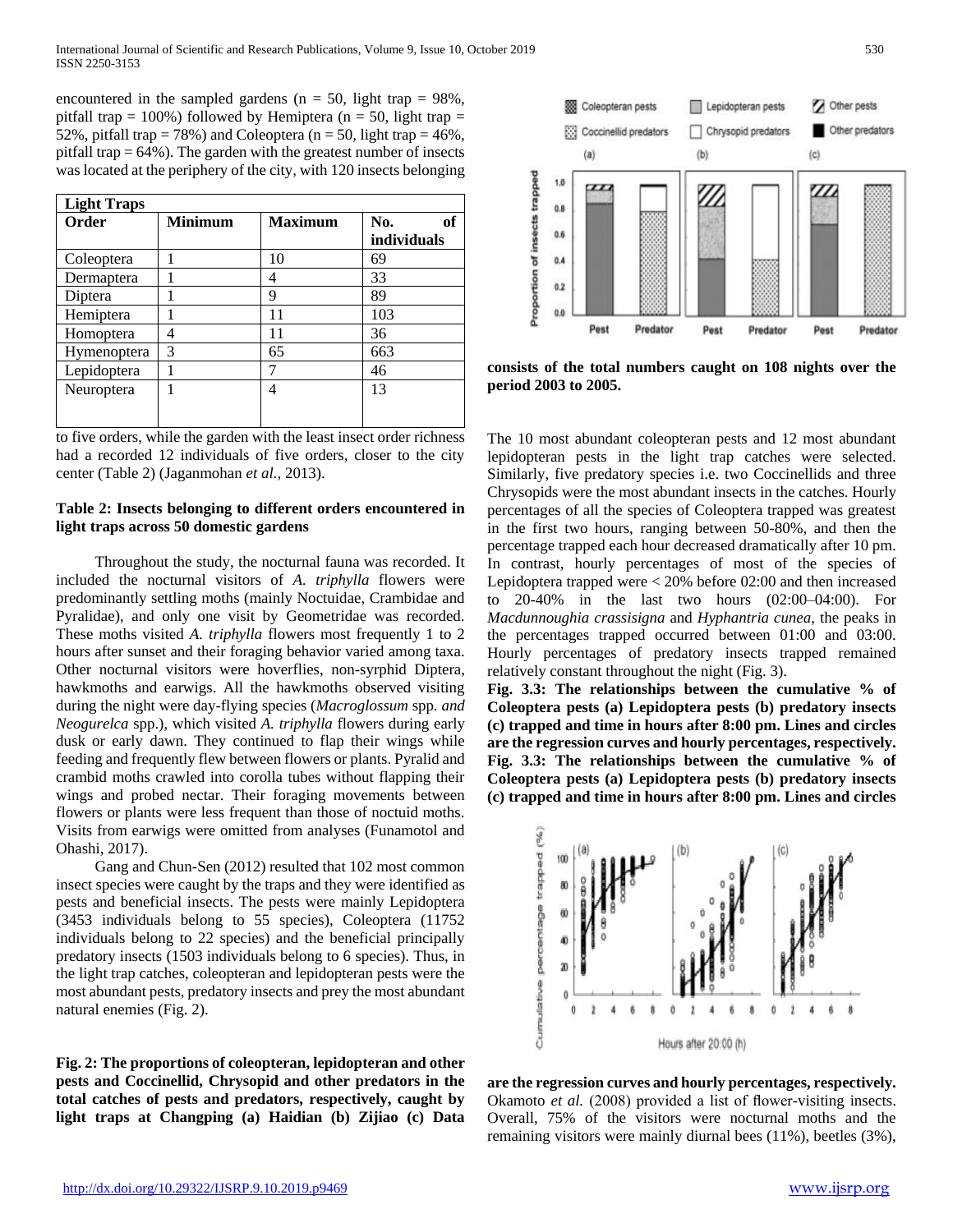butterflies (5%) and flies (8%). The moths visited the flowers most frequently from 6:00 to 7:00 pm. The moths landed on flowers and extended their proboscises into the corolla to probe nectar. Settling moths collected on Diplomorpha flowers belonged to the following six families: Pyralidae (55%), Geometridae (28%), Arctiidae (2%), Nolidae (2%) and Noctuidae (13%). Hawkmoths were not observed visiting Diplomorpha flowers. Nocturnal settling moths had proboscises that ranged between 3.9 and 17.3 mm; thus, 11% of the moths were not able to probe nectar from Diplomorpha flowers (Table 3).

| <b>Plant species</b>       | <b>Flower</b><br>color | <b>Nectary</b><br>depth(mm) | <b>Nocturnal</b><br>visit<br>frequency |
|----------------------------|------------------------|-----------------------------|----------------------------------------|
| D. ganpi                   | Cream<br>white         | $7 - 8$                     | 7.8                                    |
| D.<br>phymatoglossa        | Whitish<br>yellow      | $4 - 5$                     | 1.1                                    |
| D. sikokiana               | Whitish<br>vellow      | $7.5 - 8.5$                 | 1.3                                    |
| D. trichotoma              | Greenish-<br>yellow    | $6 - 7$                     | 1.3                                    |
| D.<br><i>vakushimensis</i> | Whitish<br>vellow      | 4-5                         | 3.2                                    |

| Table 3: Comparison of floral morphology, nocturnal |  |
|-----------------------------------------------------|--|
| frequencies of flower visitors among five species   |  |

 Jonason *et al.* (2014) resulted that total 49472 individuals were caught which belonged to 372 species. Most species belonged to two families: Noctuidae (46%) and Geometridae (33%). The two most abundant species were the two Noctuids *Xestia nigrum* and *Hoplodrina octogenarian*, comprising 14% and 10% of all individuals caught, respectively. Most species were rare; singletons of about 20% of all species, and five or fewer individuals of about 40% of the species were recorded. Species richness and abundance per night was positively correlated with temperature and negatively correlated with air humidity.

 There were also significant differences in catches between the two lamps used; the trap with the 250 W mercury lamp caught 29953 individuals representing 334 species, while the trap with the 40 W ultra-violet fluorescent tube caught 19519 individuals representing 299 species. The uniform estimate of temperature effects was an order of magnitude larger than the regular estimate of lamp type effects, suggesting that temperature was the most important factor for trapping moths. Species richness and abundance were not significantly influenced by rain or wind speed. The number of species captured per night increased dramatically in mid-May and remained high (40 species) throughout August. Catches of about 25% of species peaked during spring (March-May), 65% during summer (June-August), and about 10% during autumn (September-October). Moth abundance displayed a similar pattern to species richness but showed a clear peak at the beginning of April. The similarity indices showed that there were large changes in species composition over time.

 More species were captured when sampling on warm nights than when sampling, during the same number of nights, with no specific temperature restrictions. At low sample sizes (10 nights), slightly more species were captured when sampling was restricted to the warmest summer nights, but at larger sample sizes (10 nights), slightly more species were captured when sampling during the warmest nights of each month. During warmest months, after 30 nights 60% species were captured when using the trap with the 250 W mercury lamp, and 55% when using the trap with the 40 W ultra-violet fluorescent tube.

# V. CONCLUSION

 The nocturnal insects totally depend upon gardens and color signals. Total species richness and abundance of nocturnal insects altered by certain factors like temperature, humidity and lamp type. Five orders i.e. Coleoptera, Diptera, Hemiptera, Hymenoptera and Lepidoptera were widespread and abundant in different gardens and play a major role in the garden's sustainability.

#### **REFERENCES**

- [1] Ashfaq, M., R. A. Khan, M. A. Khan, F. Rasheed and S. Hafeez. 2005. Insect orientation to various color lights in the agriculture biomass of Faisalabad. Pak. Entomol., 27: 49-52.
- [2] Bishop, A. L., H. J. McKenzie, I. M. Barchia and L. J. Spohor. 2000. Moon phase and other factors affecting light-trap catches of Culicoides brevitarsis Kieffer (Diptera: Ceratopogonidae). Aust. J. Entomol., 39: 29-32.
- [3] Bowden, J. 1981. An analysis of factors affecting catches of insects in lighttrap, Bull. Entomol. Res., 72: 535-556 Campbell, D. R., M. Bischoff, J. M. Lord and A. W. Robertson. 2010. Flower color influences insect visitation in alpine New Zealand. Ecology, 91: 2638-2649.
- [4] Coombe, P. 1981. Wavelength specific behaviour of the whitefly Trialeurodes vaporariorum (Homoptera: Aleyrodidae). J. Comp. Physiol., 144: 83-90.
- [5] Cowan, T. and G. Gries. 2009. Ultraviolet and violet light: Attractive orientation cues for the Indian meal moth, Plodia interpuntcella. Entomol. Exp. Appl., 131: 148-15.
- [6] Eisenbeis, G. L. 2001. Artificial light and insects: A comparative series for landscape conservation and conservation. Ecology, 67: 75-101.
- [7] Esker, P. D. J. and F. W. Obrycki. 2004. Nutter trap height and orientation of yellow sticky traps affect capture of Chaetocnema pulicaria (Coleoptera: Chrysomelidae). J. Econ. Entomol., 97: 145-149.
- [8] Fateh, S., P. S. Warren, E. Shochat and W. A. Marussich. 2005. Trophic dynamics in urban communities. Bio. Sci., 55: 399.
- [9] Frank, K. D. 1988. Impact of outdoor lighting on moths: An assessment. J. Lepidopteran Soc., 42: 63-93.
- [10] Gaston, K. J. and J. I. Spicer. 2004. Biodiversity: An introduction to biodiversity (2nd Eds.). Wiley Blackwell, 208 pp.
- [11] Gaston, K. J., J. Bennie, T. W. Davies and J. Hopkins. 2013. The ecological impacts of nighttime light pollution: A mechanistic appraisal. Biol. Rev., 88: 912-927.
- [12] Goddard, J. 2007. Physicians guide to Arthropods of medical importance, (5th Ed.). Boca Raton FL: CRC Press, 22-46 pp.
- [13] Holker, F., C. Wolter, E. K. Perkin and K. Tockner. 2010. Light pollution as a biodiversity threat. Trends Ecol. Evol., 25: 681-682.
- [14] Hosking, G. P. 1979. Trap comparison in the capture of flying Coleoptera. NZ. Entomol., 7: 87-92.
- [15] Ion, V., V. Stefan and I. Nicoleta. 2007. Results on the flowering stage in the Romanian grown sunflower hybrids. Zool. Biol., 4: 91-99.
- [16] Jadhav, A., K. Sreedevi and P. P. Rajendra. 2011. Insect pollinator diversity and abundance in sunflower ecosystem. Cur. Biol., 5: 344-350.